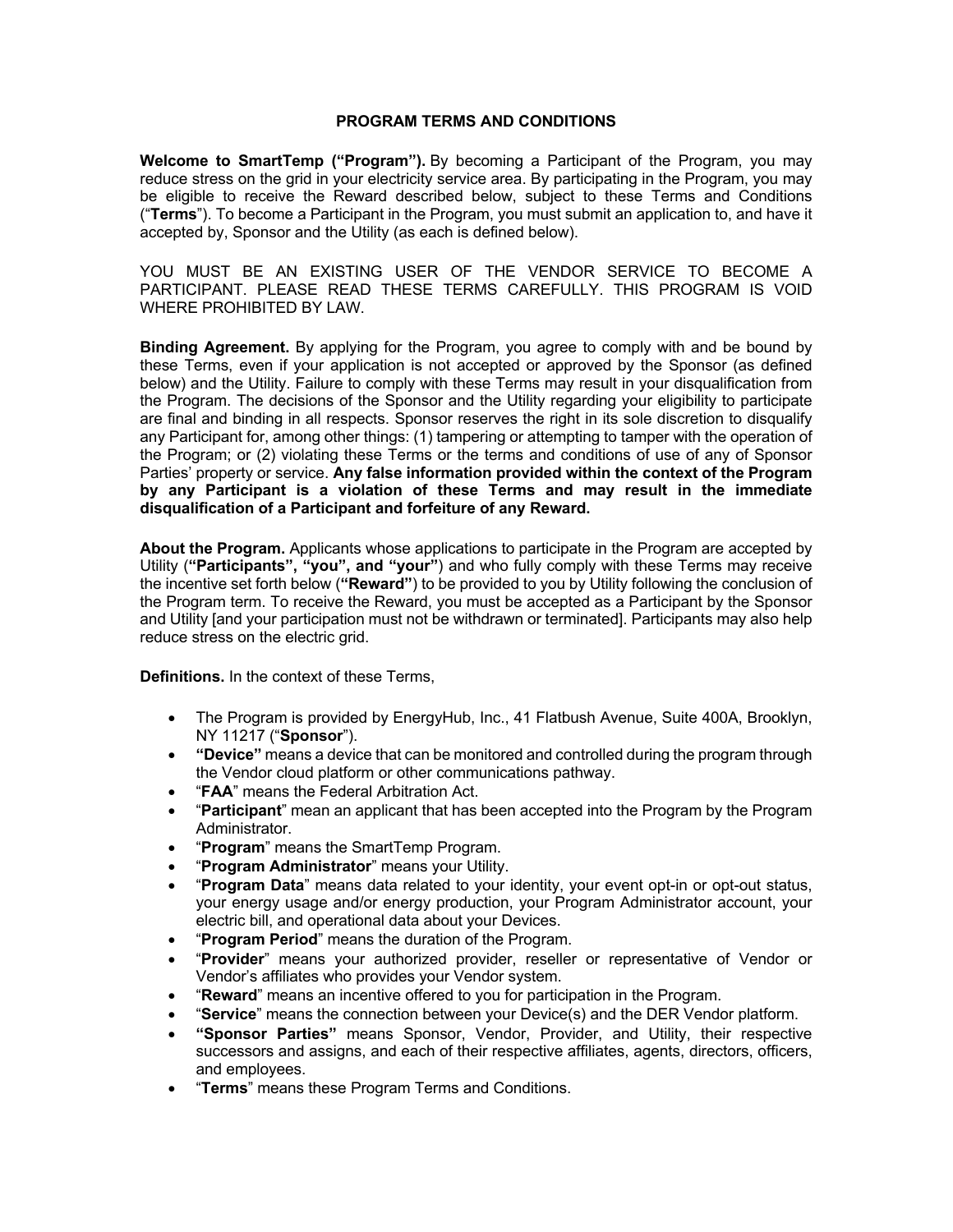- **"Utility"** means your utility, namely Southern Maryland Electric Cooperative (SMECO), and its implementation contractor or contractors
- **"Vendor"** means Emerson Electric Co.

**Application Consent by Participant.** By submitting an application to enroll as a Participant, you authorize the Sponsor Parties to 1) collect and exchange data related to your identity, your energy usage and/or energy production, your Utility account, your electric bill, and your Devices (collectively, "**Program Data**"), solely for the purposes of determining your eligibility for the Program and operating the Program; 2) review and analyze all of your Program Data for the purposes of the Sponsor Parties fulfilling their obligations under the Program and applicable law, improving the Program and as otherwise permitted by applicable law, and to exchange conclusions with each other and publish results based on those conclusions, provided that they treat all such Program Data in accordance with their respective privacy policies; 3) automatically adjust your Devices, as required by the Program at times indicated by Utility (as described below) or for general system testing purposes; 4) send you emails, text messages and other notifications related to the Program, including about your enrollment status and Program-related adjustments to your Devices; 5) send you emails, text messages and other notifications related to surveys about the Program and to share your responses to such surveys among themselves; 6) summarize the results of the Program in publicly-available studies, provided that any Program Data included in such studies will be anonymous such that you are not individually identifiable.

**Eligibility and Enrollment.** You may apply to become a Participant and participate in the Program if you meet the following eligibility criteria and do the following:

- You must be at least 18 years of age;
- You must have one or more Devices that are compatible with and connected to the <Vendor> platform ("Service") and compatible with the Program design.;
- Maintain an active account in good standing on the Service and a continuous connection between your enrolled Devices and the Service;
- Assist Sponsor Parties' support personnel in troubleshooting and resolving connectivity, firmware and other Device-related issues.

Any additional Devices installed as part of your Sponsor system at your Utility service address will be automatically enrolled in the Program and may also participate in Adjustment Events, as described below. Rewards will be provided pursuant to the applicable Utility offer and the automatic enrollment of additional Devices may not result in additional Rewards. SMECO CoolSentry program participants are not eligible for SMECO's SmartTemp program.

**Program Period.** The Program will run for the period set forth below (the "**Program Period**"). You may be automatically re-enrolled in subsequent Program Periods at Sponsor's discretion, subject to the then-current Terms for the Program.

**Program Description.** Participant agrees to allow Sponsor Parties to control the Participant's Devices during the Program Period. Such adjustments are referred to as "**Adjustment Events**." Adjustment Events may change device mode, setpoint, or other settings, as applicable. For Devices that allow for temperature control, Adjustment Events may include or be preceded by "pre-cool" or "pre-heat" periods, wherein the then-current or scheduled target temperature setpoint is temporarily changed to prepare for the subsequent adjustment. For certain types of services offered by the Sponsor Parties, an Adjustment Event may occur even if the Device is in any kind of hold mode at the start of the Adjustment Event. Participant may opt out of an Adjustment Event at any time directly by adjusting his/her device.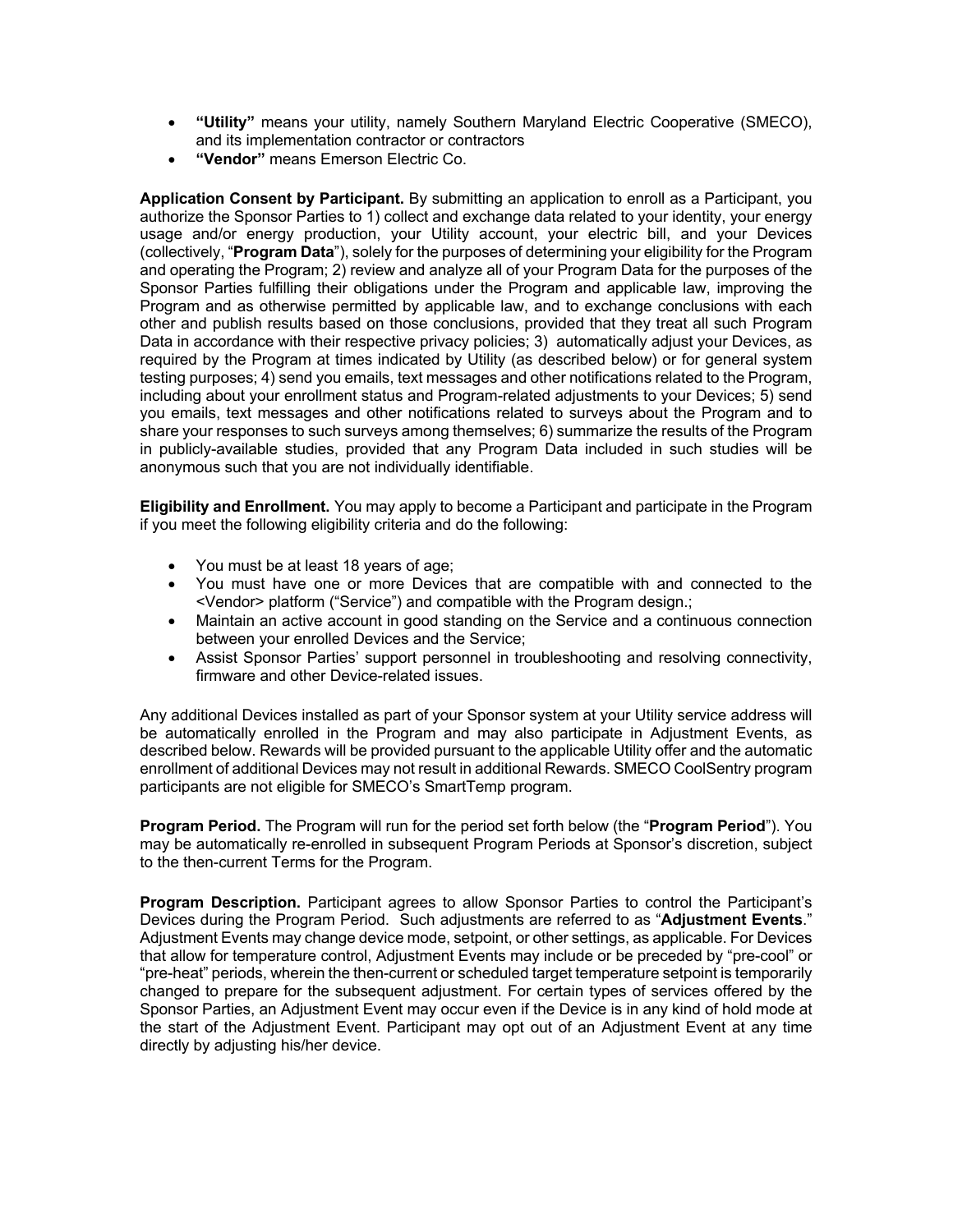**How To Apply.** You can apply to participate in the Program through your Vendor web or mobile account or at the program enrollment website specified below. Sponsor and Utilities may accept or reject your application in their sole discretion. All entries become the property of Sponsor.

**How To Withdraw.** Once you are accepted as a Participant in the Program, you may withdraw by emailing the Sponsor contact address specified below or through your account web portal or mobile app. Withdrawal will not affect the other services provided by the Sponsor Parties to you. By withdrawing, you may render yourself ineligible to receive the Reward, participate in the Program in the future, or participate in other programs offered by Sponsor or Provider.

**Program Termination.** Sponsor's ability to offer the Program is contingent on receiving certain approvals and acceptances from Utility. If such approvals and acceptances are withheld or withdrawn, or if the Program is declared unlawful, the Program will be terminated along with the Reward. In the event of such termination, Sponsor will provide notice at www.energyhub.com.

**Disqualification**. Sponsor may terminate your participation in the Program and Reward at any time and without liability upon notice to you via email if you violate these Terms or applicable law, if you do not comply with any reasonable request from a Sponsor Party in connection with this Program, if your Utility declares you ineligible for the Program, if your account with Sponsor or Provider is no longer in good standing, or if you do not maintain a continuous connection between your enrolled Device(s) and the Service. If you enroll in a conflicting energy program through Sponsor Parties, Sponsor may terminate your participation in the Program without liability and without notice.

**Privacy Notice.** By participating in the Program, you agree that the Sponsor Parties may collect your personal information or data and that if they cannot collect the required information or data, you may not be eligible to participate in the Program. Sponsor Parties will protect your personal information and usage data consistent with these Terms and each company's then-current privacy policy. Sponsor's privacy policy is located at: http://www.energyhub.com/privacy-policy

**Changes in Your Electricity Costs.** Sponsor Parties are not responsible for any changes in your electricity costs during the Program.

**Information.** You represent and warrant to Sponsor that the information you provide to Sponsor while applying for and during the course of the Program is accurate and complete, and you agree to promptly notify Sponsor if any information you provided during your application for the Program has changed.

**General Conditions.** This Program is governed by the laws of the State of New York without regard to its applicable principles of conflicts of law. The Sponsor's failure to enforce any term of these Terms shall not constitute a waiver of that provision. THE SPONSOR PARTIES ARE NOT RESPONSIBLE OR LIABLE FOR ANY INCORRECT OR INACCURATE PROGRAM APPLICATION INFORMATION, AND ASSUME NO RESPONSIBILITY FOR (I) TYPOGRAPHICAL OR OTHER ERRORS IN THE PRINTING OF THE PROGRAM MATERIALS OR THE OFFERING OR ANNOUNCEMENT OF ANY REWARD, (II) ANY ERROR, OMISSION, INTERRUPTION, DEFECT OR DELAY IN OPERATION OR TRANSMISSION AT ANY WEBSITE, (III) FAILURE OF ANY APPLICATION TO BE RECEIVED BY SPONSOR DUE TO TECHNICAL PROBLEMS, TELEPHONE SERVICE PROBLEMS, PRINTING ERRORS, HUMAN ERROR OR TRAFFIC CONGESTION ON THE INTERNET OR AT ANY WEBSITE, (IV) COMMUNICATIONS LINE, HARDWARE AND/OR SOFTWARE FAILURES, (V) DAMAGE TO ANY COMPUTER OR DEVICE (SOFTWARE OR HARDWARE) RESULTING FROM PARTICIPATION IN THE PROGRAM, (VI) THEFT OR DESTRUCTION OF, TAMPERING WITH, UNAUTHORIZED ACCESS TO, OR ALTERATION OF APPLICATIONS AND/OR PROGRAM APPLICATION INFORMATION, OR (VII) APPLICATIONS WHICH ARE LATE OR LOST, OR (VIII) ANY LOSS OF INCOME DUE TO DEVICE CONTROL. PARTICIPANT ASSUMES ALL RISK OF PARTICIPATION IN THE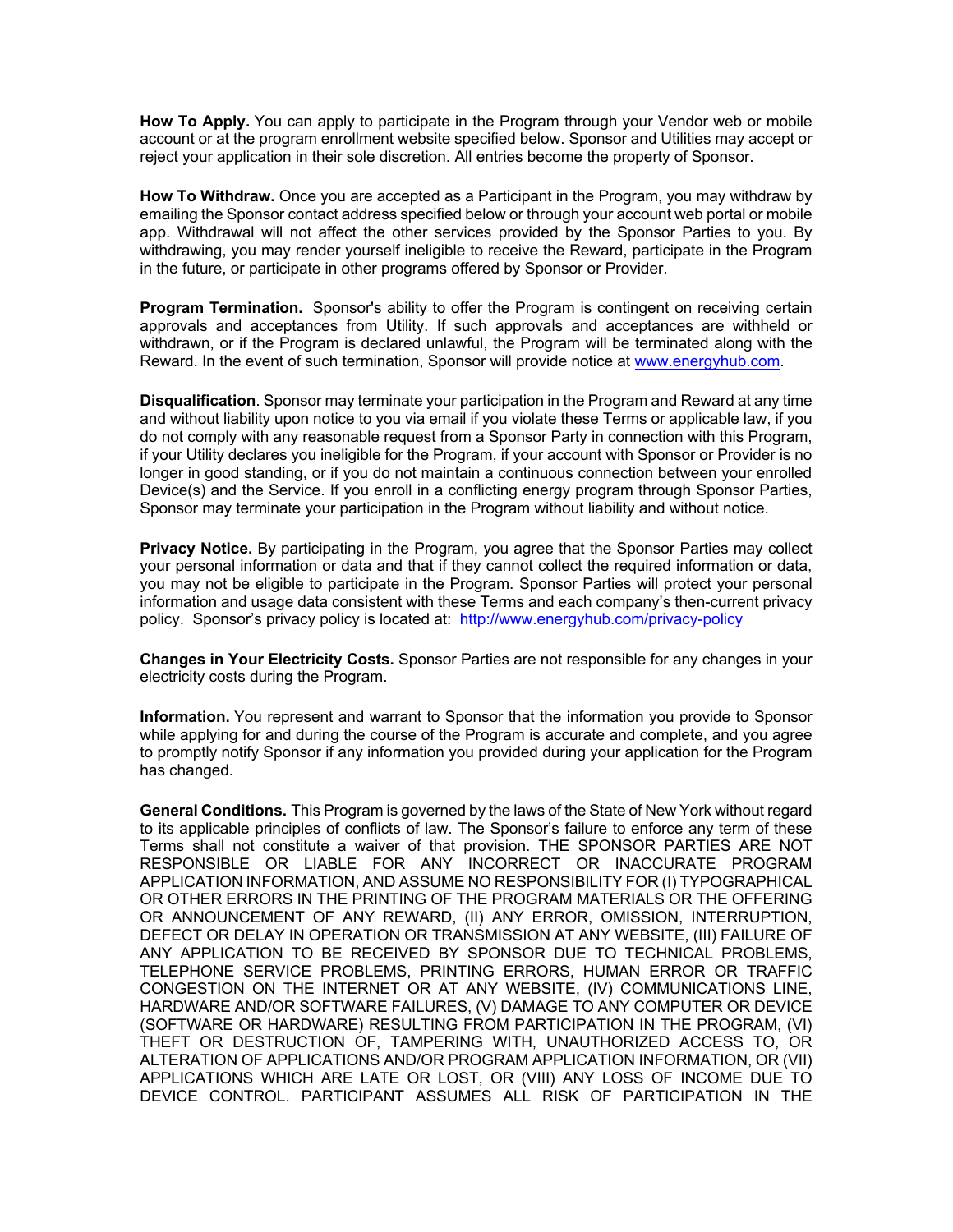PROGRAM. TO THE MAXIMUM EXTENT PERMITTED BY LAW, YOU INDEMNIFY AND AGREE TO KEEP THE SPONSOR PARTIES INDEMNIFIED AT ALL TIMES FROM AND AGAINST ANY LIABILITY, CLAIMS, DEMANDS, LOSSES, DAMAGES, COSTS AND EXPENSES THAT ARISE FROM OR ARE RELATED TO ANY ACT, DEFAULT OR OMISSION BY YOU AND/OR A BREACH OF ANY WARRANTY BY YOU AND/OR TO ANY ACT, DEFAULT OR OMISSION BY YOU UNDER THESE TERMS, . TO THE MAXIMUM EXTENT PERMITTED BY LAW, YOU AGREE TO HOLD THE SPONSOR PARTIES HARMLESS FROM ANY INJURY OR DAMAGE CAUSED OR CLAIMED TO BE CAUSED BY PARTICIPATION IN THE PROGRAM AND/OR USE OR ACCEPTANCE OF ANY REWARD OTHER THAN FOR: (1) DEATH OR PERSONAL INJURY ARISING AS A RESULT OF SPONSOR'S NEGLIGENCE OR BREACH OF CONTRACT; OR (2) THE SPONSOR PARTIES' FRAUDULENT MISREPRESENTATION OR DELIBERATE BREACH OF CONTRACT. THE SPONSOR PARTIES HAVE NO LIABILITY TO ANY PARTICIPANT FOR ANY LOSS, DAMAGE, COSTS OR EXPENSE INCURRED AS A RESULT OF OR IN CONNECTION WITH A PARTICIPANT'S PARTICIPATION IN THE PROGRAM. If any provision of these Terms is held to be invalid or unenforceable, all remaining provisions of these Terms will remain in full force and effect. These Terms will be binding on Sponsor and its successors and assigns, and Participant. Participant may not assign these Terms without the written consent of Sponsor whereas Sponsor may assign these Terms to any third party. The Sponsor Parties are not responsible for the policies, actions, or inactions of others that might prevent the Participant from entering, participating, or claiming a Reward.

These Terms constitutes the entire agreement between Sponsor and a Participant relating to the subject matter hereof and supersedes all other such prior or contemporaneous oral and written agreements and understandings.

**Arbitration.** If the you and the Sponsor do not resolve any dispute by informal negotiation, any other effort to resolve the dispute will be conducted exclusively by binding individual arbitration governed by the Federal Arbitration Act ("FAA"). You are giving up the right to litigate (or participate in as a party or class member) all disputes in court before a judge or jury. Instead, all disputes will be resolved on an individual basis before a neutral arbitrator, whose decision will be final except for a limited right of appeal under the FAA. Any court with jurisdiction over the parties may enforce the arbitrator's award.

**No Class Action Procedure.** Notwithstanding any of the foregoing or any other provision of these Terms, class arbitration is not permitted under any circumstance. You and the Sponsor agree that, by entering into this Agreement, THE PARTIES MAY BRING CLAIMS AGAINST THE OTHER ONLY IN THEIR RESPECTIVE INDIVIDUAL CAPACITY, and not as a plaintiff or class member in any purported class or representative proceeding. Further, you agree that the arbitrator may not consolidate proceedings or more than one person's claims, and may not otherwise preside over any form of a representative or class proceeding. Although the non-availability of any form of representative or class proceeding is clear from this Agreement, should any dispute arise regarding or relating to the existence, validity, enforceability, or interpretation of the Arbitration and No Class Action procedures provisions above, the federal court located in New York, New York shall have the sole and exclusive jurisdiction to hear and determine the issue.

**Changes to the Terms.** Sponsor may modify these Terms at any time. We will notify you by email at the most current email address we have on record for you when we make any material changes to these Terms, and the effective date of the modified Terms, which will be after the date of our notice to you. Your continued participation in the Program thereafter signifies your acceptance to such modified Terms. The modified Terms will apply only to disputes that arise after the effective date of such modified Terms. We will also post the most current version of the Terms on our website specified below and encourage you to check this site frequently.

**Acceptance of Agreement.** The use of an electronic signature process to accept and sign these Terms, including your indication of acceptance of these Terms by a click-through or click-wrap